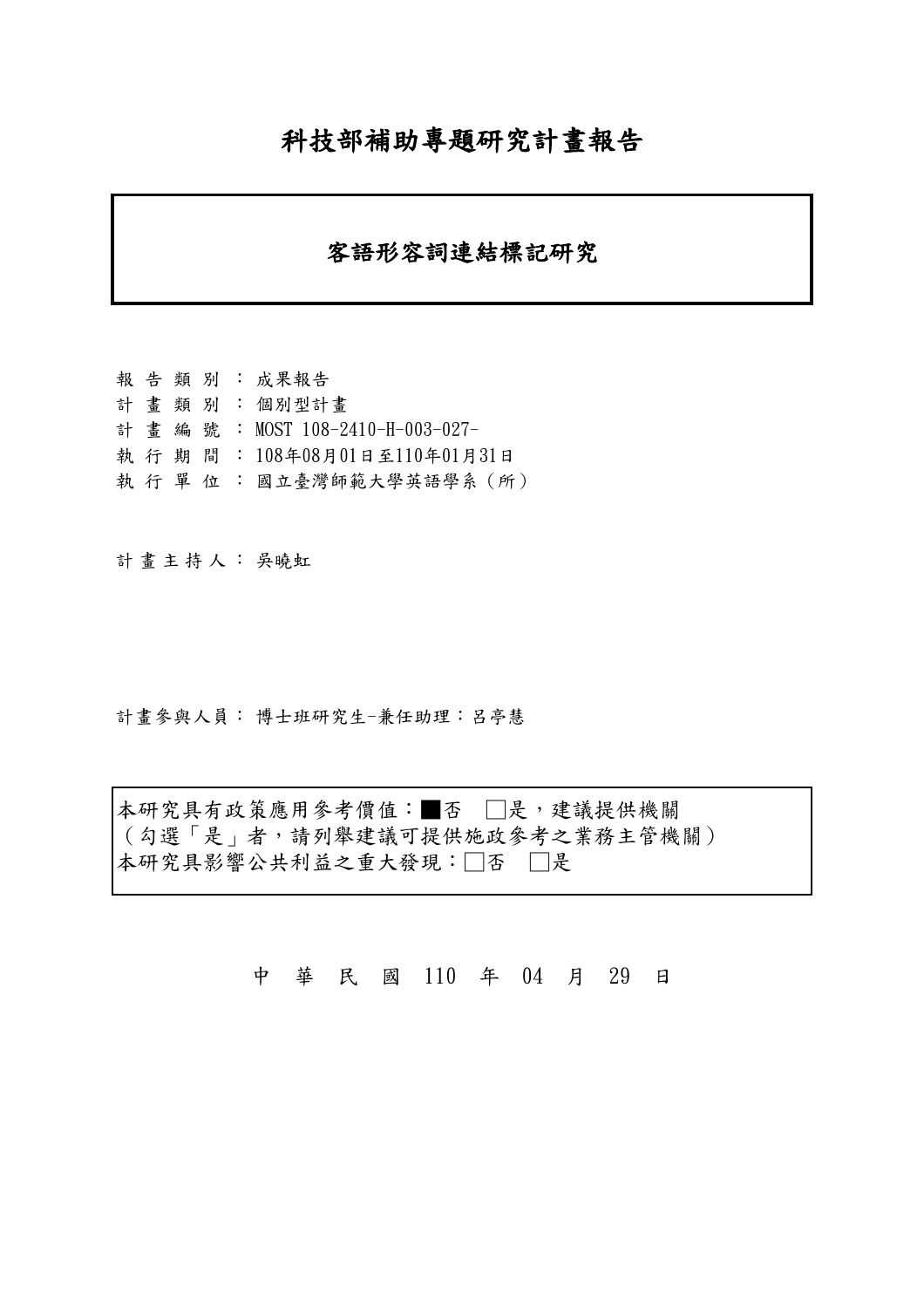- 中文摘要: 本計畫以形式語法角度分析客語形容詞連結標記及其引介之名詞短 語結構,探討其組態結構及語意特性。本研究計畫提出新的語料觀 察,論證「个」應分析為類別短語功能投射之中心語,並且具有部 分性的特殊語意,亦即引介指涉某一種類的次集合之殊指個體。除 了提出相關佐證外,本計畫也證明所提之分析符合了跨語言中分類 現象與部分性展現之大趨勢。
- 中文關鍵詞: 連結標記、客語、形容詞修飾關係、部分性
- 英文摘要: This project investigates the associative marker gai in Hakka complex noun phrases, exploring its syntax and semantics. It is argued that the gai marker hosts a functional projection ClassP in the nominal structure and is shown to encode the concept of partitivity, namely denoting a potentially specific subset of a larger set. This analysis of gai is shown to fit with the crosslinguistic picture regarding classification and partitivity.
- 英文關鍵詞: associative marker, Hakka, adjectival modification, partitivity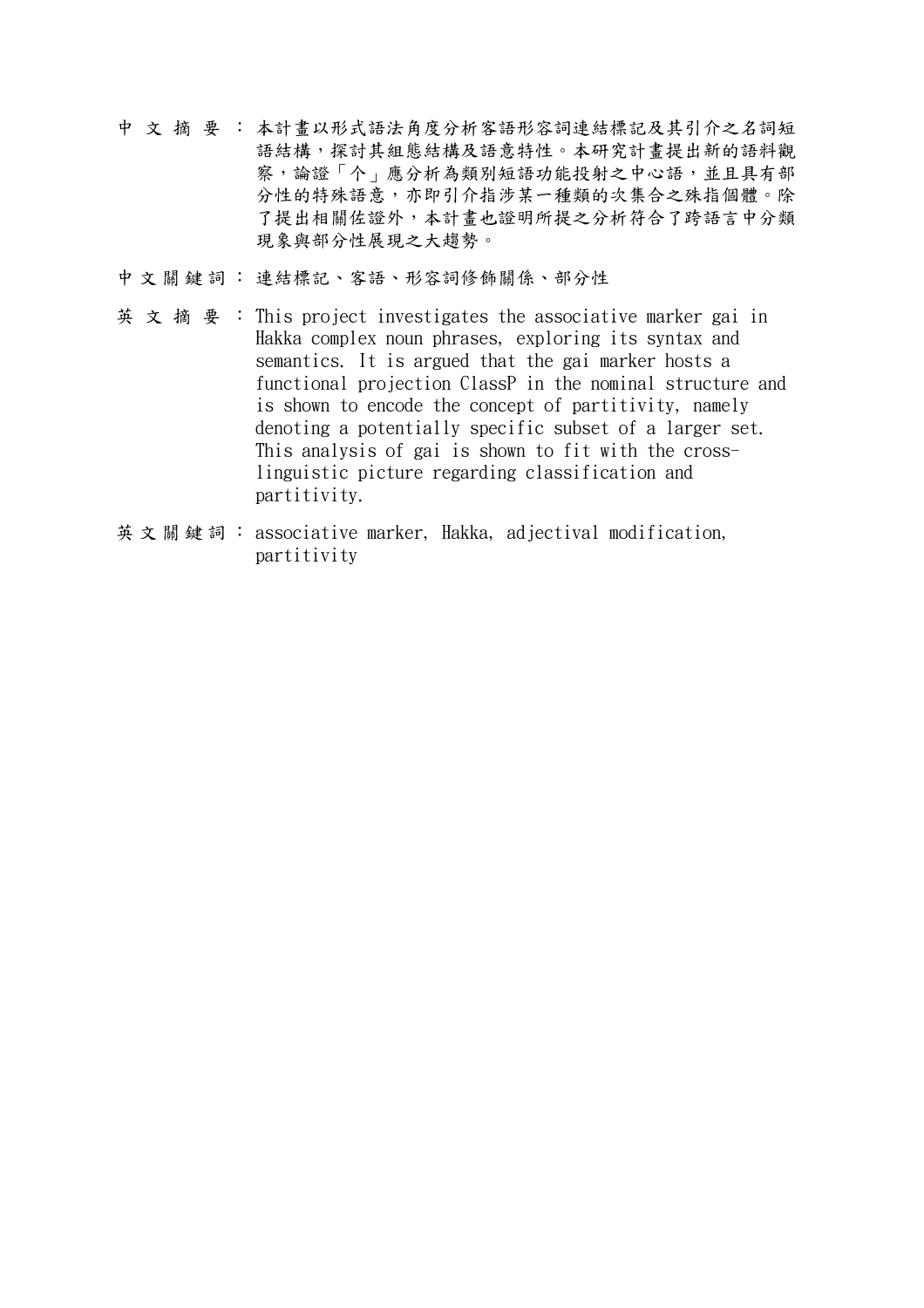### 科技部補助專題研究計畫成果報告

客語形容詞連結標記研究

A study of Adjectival Gai Constructions in Hakka

計書編號: MOST 108 -2410- H-003 -027-

執行期間:108 年 8 月 1 日至 110 年 1 月 31 日

計畫主持人:吳曉虹

執行單位: 國立台灣師範大學英語學系

#### **前言 Forward**

Complex noun phrases in many languages contain an apparently meaningless, sometimes optional, element whose function is to mediate between the modifier and modifiee. For ease of exposition, I will call this element an associative marker in the discussion, without imposing any theoretical presumptions. There have been extensive discussions targeting associative markers, and different proposals from various perspectives have been made. Along this line of inquiry, this project undertakes the investigation of Hakka associative *gai* in complex noun phrases, exploring its syntax and semantics as well as the ensuing theoretical implications on the modification structure. I argue that the *gai* marker hosts a functional projection ClassP in the nominal structure and is shown to encode the concept of partitivity.

#### 二、 研究目的 **Research Objectives**

The associative marker *gai* in Hakka (a Sinitic language) can link various types of phrases to their modified noun: a modifying noun phrase (NP), an adjective phrase (AP), a preposition phrase (PP), a relative clause (RC) or a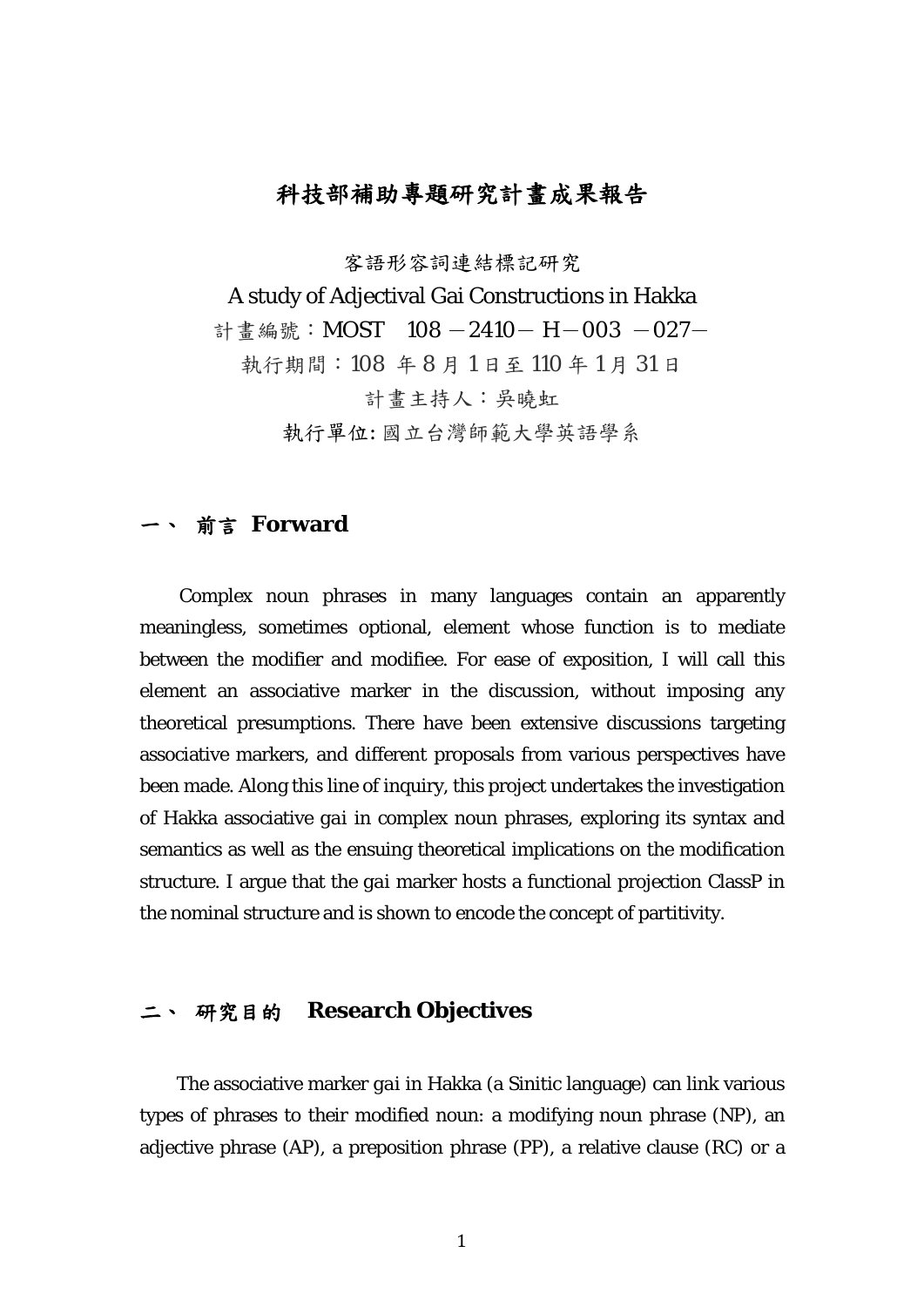complement clause.[1](#page-3-0) It is also possible to have more than one *gai* within a complex NP.

| (1)   |                                                       | The distribution of gai     |                         |                                  |          |     |                   |            |  |
|-------|-------------------------------------------------------|-----------------------------|-------------------------|----------------------------------|----------|-----|-------------------|------------|--|
| a.    | hoggau                                                |                             | (gai)                   | guitin                           |          |     | $NP$ -(gai)- $NP$ |            |  |
|       | school                                                |                             | GAI                     | rule                             |          |     |                   |            |  |
|       |                                                       |                             | 'rules of the school'   |                                  |          |     |                   |            |  |
| $b$ . | vu                                                    |                             |                         | sam                              |          |     | $AP-(gai)-NP$     |            |  |
|       | black                                                 |                             | GAI                     | clothes                          |          |     |                   |            |  |
|       |                                                       | 'black clothes'             |                         |                                  |          |     |                   |            |  |
| c.    | hi                                                    | toibed                      |                         | $*(gai)$ lu                      |          |     | $PP$ -gai-NP      |            |  |
|       | to                                                    |                             | Taipei                  | GAI                              | road     |     |                   |            |  |
|       |                                                       |                             | 'the road to Taipei'    |                                  |          |     |                   |            |  |
| d.    | gi                                                    | zhungrhi                    |                         | *(gai) cha                       |          |     | $RC$ -gai-NP      |            |  |
|       | he                                                    | like                        |                         | GAI car                          |          |     |                   |            |  |
|       |                                                       |                             | 'the car that he likes' |                                  |          |     |                   |            |  |
| e.    |                                                       | Ahin giedfun *(gai) siausid |                         |                                  |          |     | CompClause-gai-NP |            |  |
|       |                                                       |                             | Ahin marry              | GAI                              | thing    |     |                   |            |  |
|       |                                                       |                             |                         | 'the news that Ahin got married' |          |     |                   |            |  |
| f.    | gi                                                    | mai                         | gai di                  |                                  | fonggien | gai | kuaimug           | gai        |  |
|       | he                                                    |                             | buy GAI at              |                                  | room     | GAI | cypress           | <b>GAI</b> |  |
|       |                                                       | vong gai zoger              |                         |                                  |          |     |                   |            |  |
|       | yellow GAI table                                      |                             |                         |                                  |          |     |                   |            |  |
|       | 'the yellow cypress table at the room that he bought' |                             |                         |                                  |          |     |                   |            |  |

<span id="page-3-0"></span><sup>&</sup>lt;sup>1</sup> The Hakka dialect this study works with is based on the Northern Hailu variety spoken mainly in Taoyuan, Taiwan. Differences in terms of phonology, morphology and syntax can be observed between various sub-dialects of Hakka including Sixian Hakka, Hailu Hakka, Dapu Hakka, Zhaoan Hakka and Raoping Hakka. Distinct Hakka varieties might also differ to some extent in the forms of their associative markers. The spelling conventions used in this report follow from the system issued by the Ministry of Education of Taiwan. Tonal marking is omitted in this report. Unless otherwise noted, the Hakka data cited here come from the author's fieldwork.

 $\overline{a}$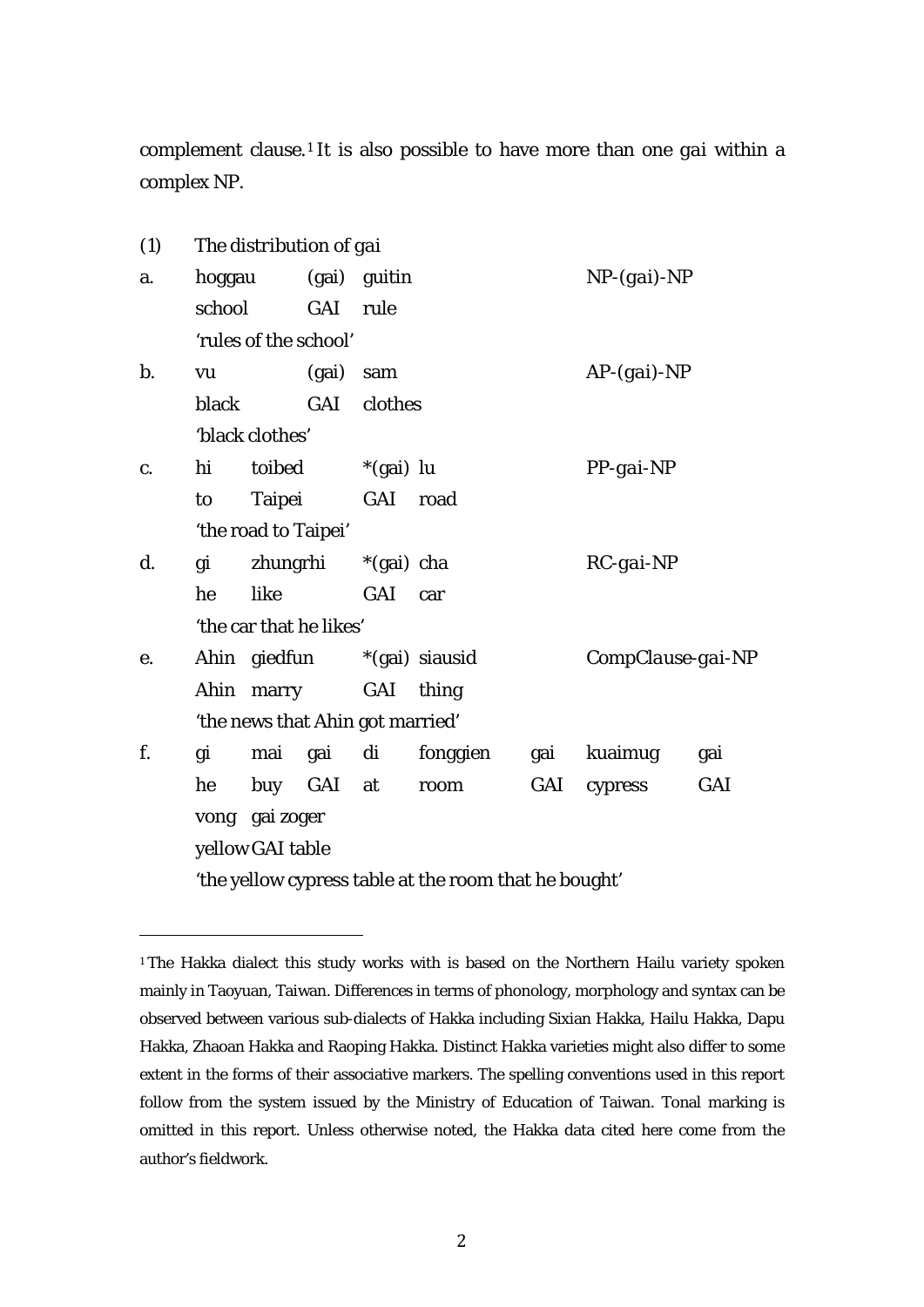An important observation we can make in (1) is that *gai* can be optional only when linking a nominal or adjectival modifier to its modified noun but must be obligatory in the other cases. Given the distributional disparity, this study focuses solely on cases where *gai* displays optionality, namely when *gai* occurs in the frame of [XP-(*gai*)-N]. In particular, a key lesson we learn from the controversy over the analysis of Mandarin *de* is that the existence of several different instances of *de* within complex NPs poses one major obstacle for a satisfying analysis. The situation in Hakka gets more complicated than Mandarin *de* since, in addition to linking different types of modifiers to nouns, *gai* can also function as a sortal classifier and as a demonstrative. It thus seems reasonable in the current study to differentiate distinct types of *gai* and to assume that each instantiation of *gai* within the extended nominal projection is composed of different feature make-up, depending on its hierarchical position. Therefore, due to the heterogeneous nature and distribution of the phrases preceding *gai*, I assume that *gai* may instantiate different heads on the nominal spine (cf. Paul 2017 on Mandarin *de*). Different types of *gai* come with distinct structural/interpretational properties and thus what is argued for the optional *gai* in this study is not meant to apply to phrases involving the obligatory presence/absence of *gai* as in (1c)-(1e).

A further point worth further stressing is that when I state that *gai* is optional, this statement should be understood in the sense that *its presence or absence does not affect grammaticality* but not in the sense that it makes absolutely no difference in interpretation, as will be further revealed later. Moreover, for explicatory purpose, I will refer to the *gai* of our current concern (i.e. *gai* present in the frame of [XP-(*gai*)-N]) as "optional *gai*" due to its apparent optionality, though the term should be treated with caution as described above.

#### 三、 文獻探討 **Literature Review**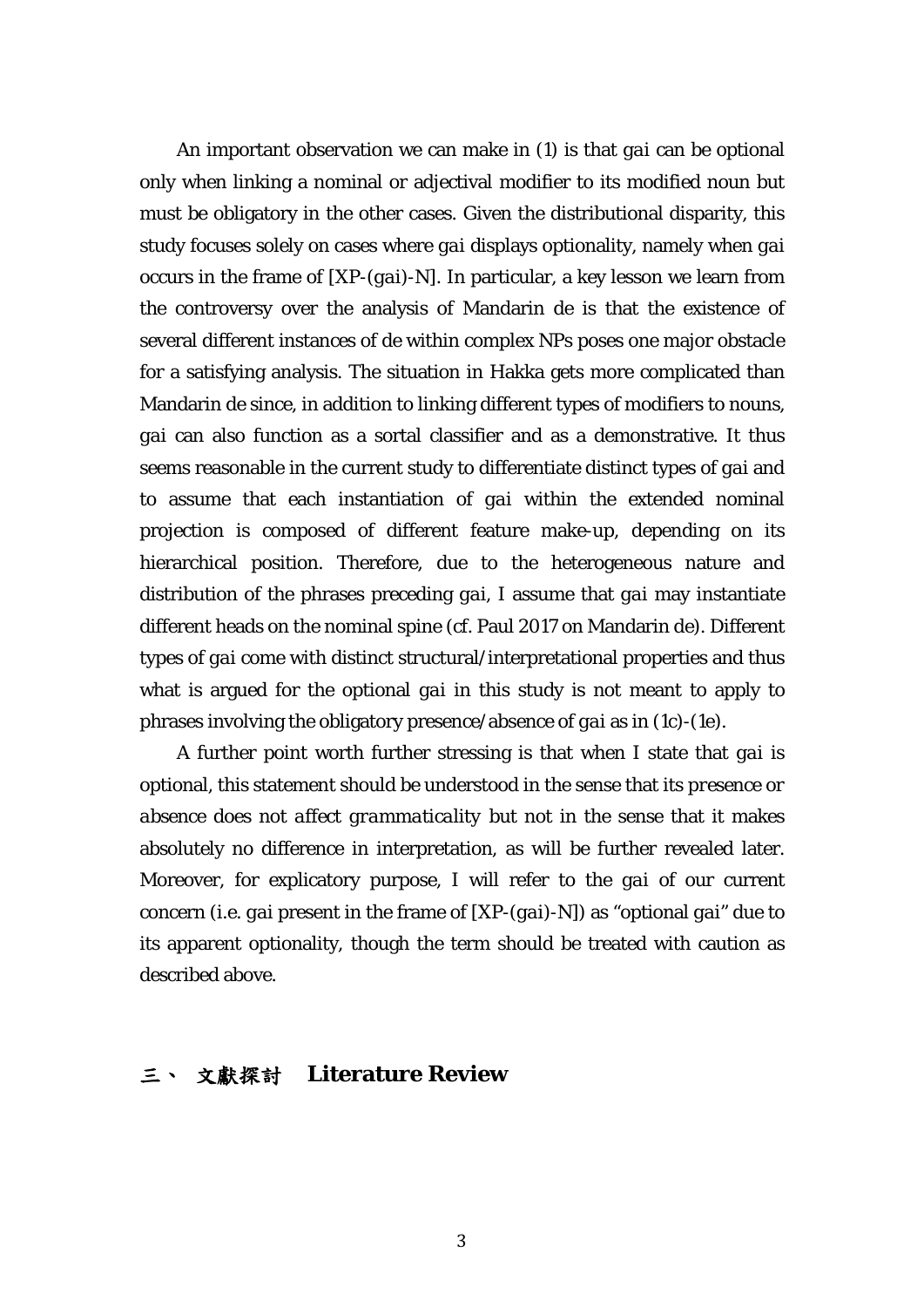As can be observed in the data of (1), Hakka *gai* is similar in its distribution to Mandarin *de*, which has long been a subject of debate as to its grammatical status.[2](#page-5-0) *De* has been analyzed in many different ways, including as a complementizer (Cheng 1986), as a nominalizer (Paris 1979, Zhang 1999), as a Case assigner (Li 1990, Larson 2009), as a determiner (Simpson 2002), as the head of a ModP (Rubin 2003, Sio 2006, Tang 1990), as the division marker of two different domains (Paul 2005), as a type-shifter (Huang 2006), as a marker of predicate inversion (Den Dikken and Singhapreecha 2004), as a type of classifier (Arsenijevic and Sio 2007, Cheng and Sybesma 2009) - to mention just a few influential or relatively recent proposals. These efforts notwithstanding, a consensus on the role of *de* is yet to be reached.

Despite the intense investigation of Mandarin *de*, the associative marker *gai* in Hakka has been paid little attention from the generative grammar perspective in the literature. Earlier works on Hakka *gai* mainly concentrated on the relevant grammaticalization process from the historical linguistics or functional grammarian viewpoint (e.g. Lai 2015). Recently, Tseng (to appear) offers an optimality theoretical (OT) based approach to explain the syntactic and semantic phenomena related to the morpheme *gai* in Hakka noun phrases.[3](#page-5-1) A successive-cyclic OT model is proposed, in which a syntactic OT component generates alternative patterns regarding the presence of *gai* and a semantic OT component is responsible for pairing syntactic forms with semantic meanings. Though Tseng presents an interesting OT analysis of nominal *gai* phrases, some more interpretational contrasts between *gai* phrases and *gai*-less phrases are not addressed; more importantly, her work did not really focus on and thus pin down the exact structural status and function of the *gai* marker itself. In light of this, this project aims to fill in such a gap from another generative perspective.

l

<span id="page-5-0"></span><sup>2</sup> The morpheme *gai* has roles other than being an associative marker. It also functions as a sortal classifier and a distal demonstrative. In contrast, Mandarin *de* does not display the two uses.

<span id="page-5-1"></span><sup>3</sup> The associative marker is transcribed as *kai* in Tseng's work because it follows a different spelling system from the current study.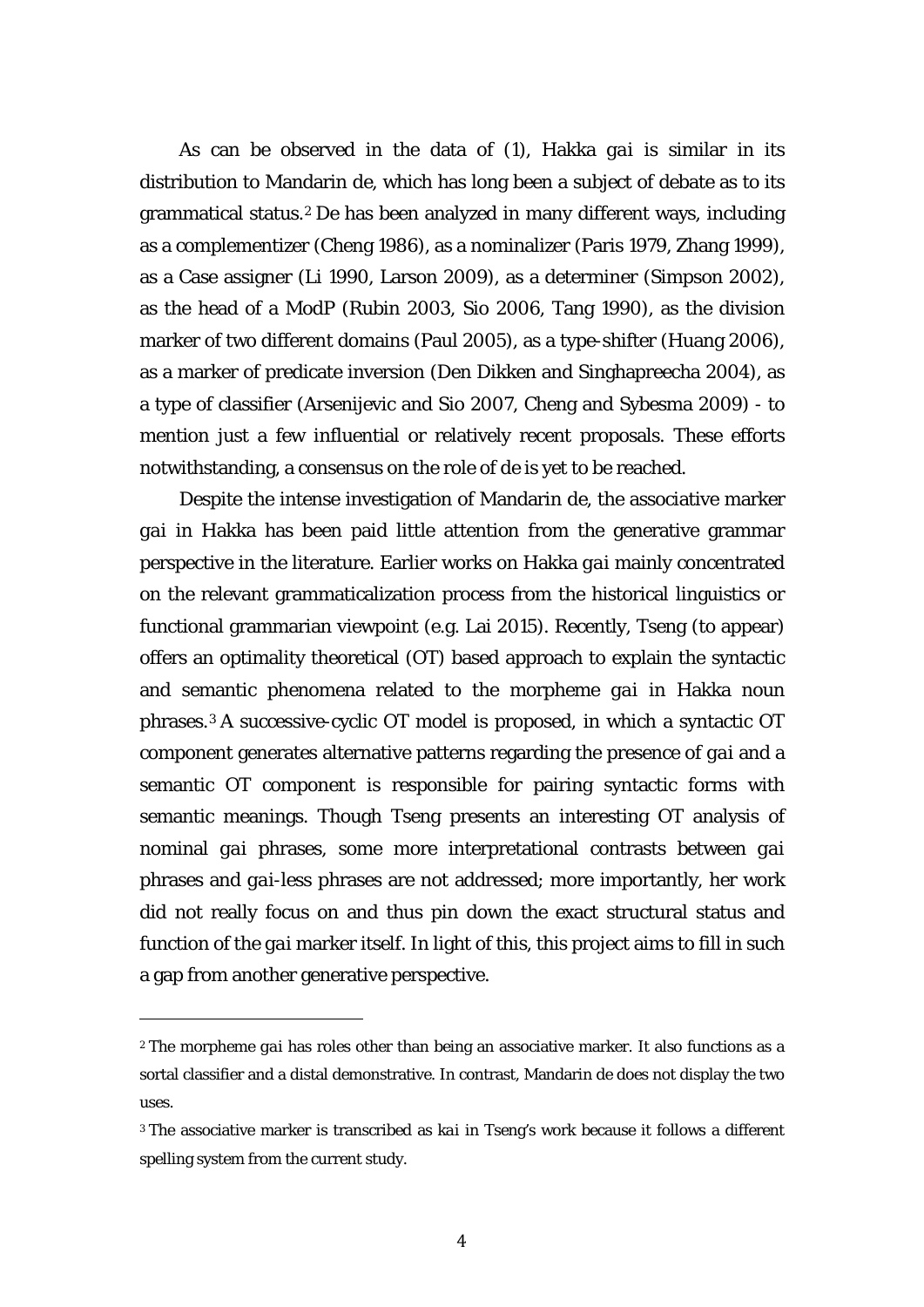#### 四、 研究方法及結果討論 **Method and Result Discussion**

The semantics of optional *gai* can be generalized to two major facets. First, *gai* is potentially specific. Though the presence of *gai* does not always invoke specific reading, when specificity is intended or needed for licensing the use of certain linguistic objects (such as an anaphoric form), *gai* has to appear. Take (2) for example. For (2) to be a felicitous sentence, the interlocutors (presumably in a car dealer in this case) must have seen more than one car model before discussing their preference. The occurrence of *gai* in (2) is driven by the fact that there exists a set of cars known to the interlocutors in the context and the particular red car (liked by the speaker) is contained and referred to from that set.

|                                                      |  | (2) suirhan ngai dong zhungrhi <i>fung gai cha</i> , |  |  |                           |             |  |
|------------------------------------------------------|--|------------------------------------------------------|--|--|---------------------------|-------------|--|
| though I very like                                   |  |                                                      |  |  |                           | red GAI car |  |
| mgo                                                  |  |                                                      |  |  | ngai lai cin nau gai-toi. |             |  |
| but                                                  |  | I son very hate that-CL                              |  |  |                           |             |  |
| 'Though I like the red car, my son really hates it.' |  |                                                      |  |  |                           |             |  |

In this sense, *gai* has an individuating function so that it singles out the division of one entity (or one class of entities) out of a given type.

Secondly, in a sequence of *XP-gai-N*, the denotation of *XP-gai* represents a subset type of N. Precisely, reference to a set of N, which is composed of various types of N familiar to the speakers, is established; meanwhile, at least one element from the type denoted by *XP-gai* is included within that particular set. For instance, for the case of (3), the insertion of *gai* is licensed since reference to a set of friends is made available in the discourse, i.e. there are (at least) two types of friends. As such, the speaker can go on and talk about the friendship type he is in among many possibilities.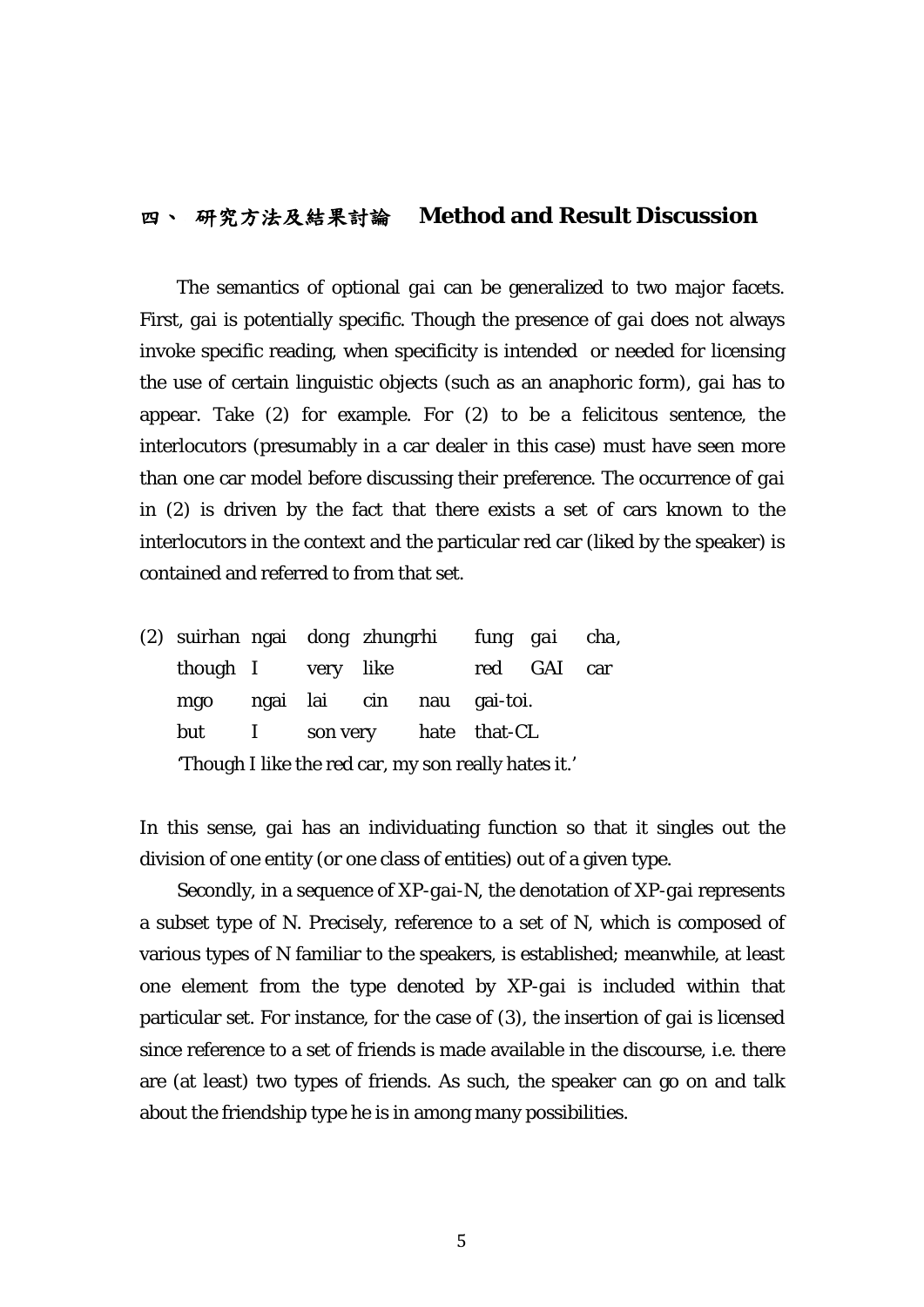(3) ngai he gia lo gai penrhiu I be his old GAI friend \*( mu he sin gai penrhiu). not be new GAI friend 'I am his old friend, not his new friend.'

Crucially, the two principal facets of interpretation are reminiscent of what has been proposed for the concept of partitivity. (4) and (5) are the definition of partitivity and illustrating examples provided by Sleeman (1996):

- (4) *Partitivity* (Sleeman 1996:34):
	- (i) *Partitive* means 'properly or improperly included within' [a set].
	- (ii) *Partitive* also means 'potentially but not necessarily specific'.
- (5) a. Several children entered my room. Two girls began to talk to me. b. What have you done today?  $- I$  have bought two books.

According to Sleeman, the two girls in (5a) are a subset of the several room-entering children. This subset is construed as specific since its referent is linked to something evoked earlier in the discourse. In (5b), the NP *two books* is not specific since it is not associated with any discourse-linked element; however, *two* is still considered partitive because *two books* refers to a subset of the kind BOOK. All these are comparable to what we have observed in Hakka XP-*gai*-N sequences: in complex nominals with g*ai*-modifiers, the two characteristics of partitivity specified in (4) would always be involved, namely denoting a potentially specific subset of a larger set. If we consider this fact in comparison to *gai*-less modifiers, which only differ in the lack of *gai*, then it is reasonable to deduce that the associative marker *gai* encodes the concept of partitivity. Moreover, ever since the seminal work by Barker (1998), it has been acknowledged that partitives also display an important property, i.e. *anti-unique*. What this property means is that a [+partitive] element cannot refer to a unique individual (or set of individuals), but must involve at least two individuals (or sets of individuals) in its extension, causing a degree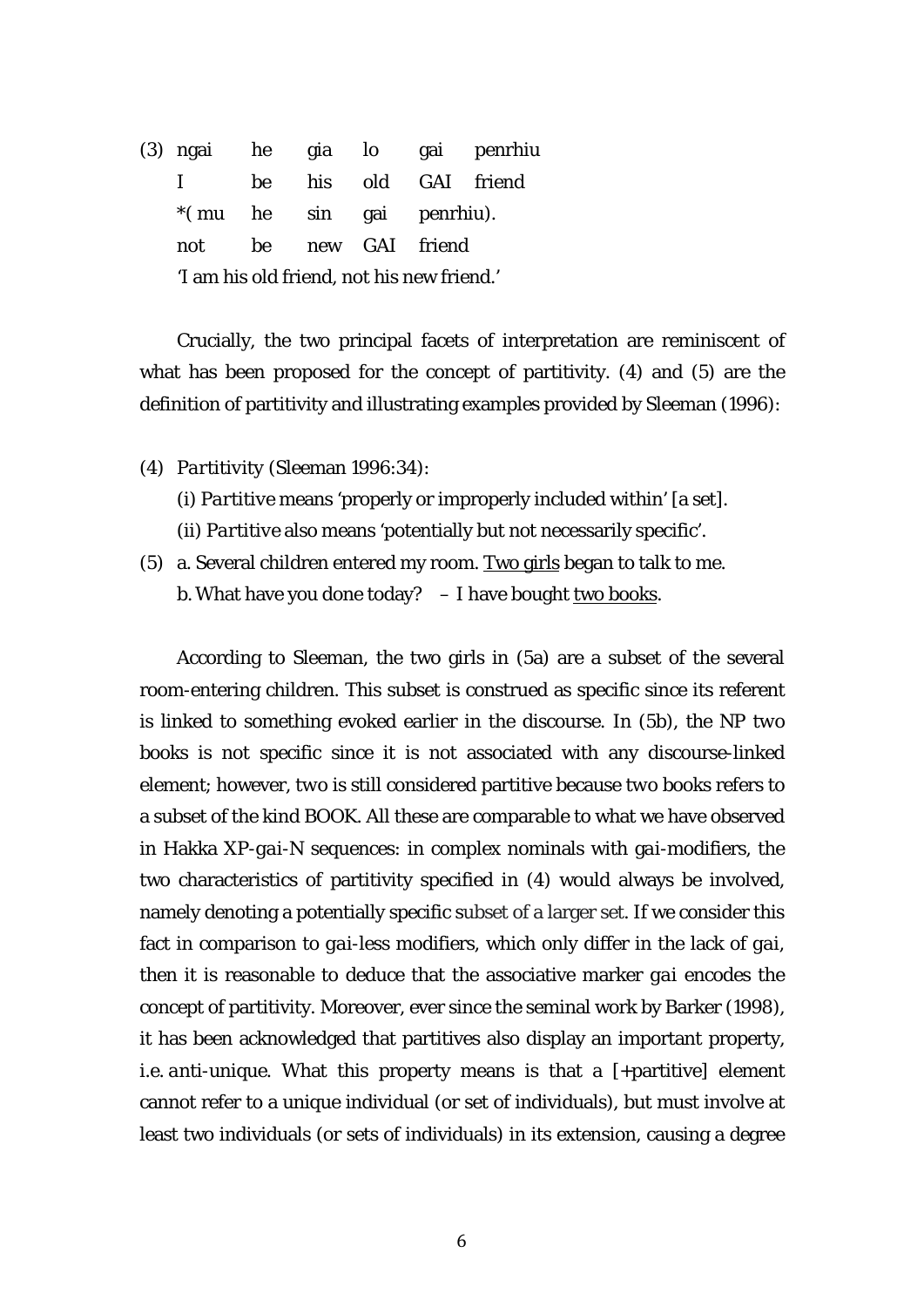of indefiniteness. Accordingly, in a partitive phrase such as *one of John's friends*, John must have at least two friends for this to be a proper partitive and for it to satisfy anti-uniqueness by not referring to a unique individual. This property of partitivity can also be observed with associative *gai*. For example, it is possible to insert *gai* in *ng tiau gai giungziao* 'five bananas' in in a scenario where there is more than one heap of bananas that the speaker can choose from. (Consider a scenario in which there is a fruit stand and the bananas are placed in several heaps; one heap is made up of 3 bananas, one 5 and one 7.) Therefore, the use of *gai* here renders the complex NP capable of denoting one of the pre-identified sets, satisfying the anti-unique requirement of a proper partitive.

Given that the role of *gai* is to introduce and describe a class of entities that constitutes a subset of a particular kind, I suggest that the associative *gai* is a class marker that heads a projection above the NP. It realizes a Class Projection (ClassP) and the formal exponent of an interpretable feature [CLASS] is in the head of this functional projection. This [CLASS] head has an edge feature so that a modifying element needs to occupy its specifier position.

## 五、 計畫成果自評 **Self-Evaluation**

Despite the intensive work on complex NPs featuring associative markers, much fewer studies focus on providing an explicit account of the optionality of such markers. Taking Hakka *gai* as our lead, this project is dedicated to filling in this gap and to throwing a different light on the analysis of these apparently optional elements. This report first outlined the key properties of Hakka optional *gai* and then developed a syntax-semantics interface analysis of *gai*. Previous research on *gai* did not specify the exact role of the *gai* marker but only pointed out that *gai*-phrases could make the modified NPs marked by a contrastive meaning. In this respect, this study improves from the literature in that it provides a precise grammatical analysis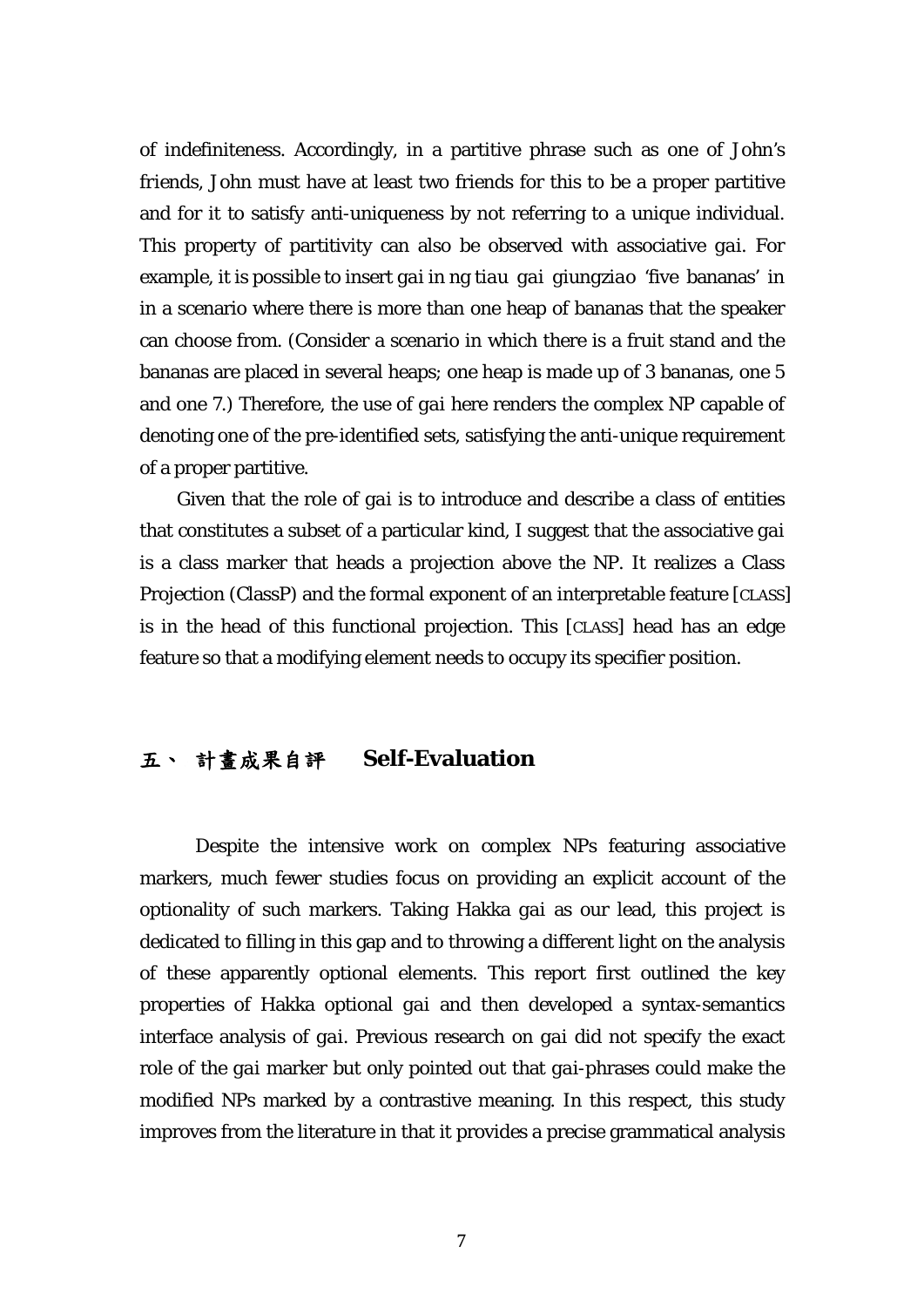of the *gai* marker, rendering the observed semantic peculiarities and syntactic phenomena in a straightforward way. More importantly, this study shows the apparently optional associative markers could serve as class markers encoding partitive construal though their role might often be blurred by the intersective semantics associated with many adjectives. In the principles-and-parameters framework, where the universal principles work in tandem with parameters with values set for particular languages, it is often found that some intuitively equivalent constructions between languages may actually involve very different syntactic representations. If the conclusions reached in this study are on the right track, we have seen another different analysis route the associative markers can take.

This study has achieved some major empirical and theoretical results, which are supported by certain recent lines of research in syntax. Some of the major results have been written as a manuscript submitted to a journal. I believe this project has contributed considerably to understanding the ensuing empirical and theoretical implications as described above, with a better comprehension of modification configurations universally as an ultimate goal. It is believed that the results of this project can provide a solid ground for future inquiry into the relevant issues.

### 六、 參考文獻 **References**

- Abbott, Barbara. 2002. Donkey demonstratives. *Natural Language Semantics*  10:285-298.
- Aikhenvald, Alexandra Y. 2000. *Classifiers: A typology of noun categorization devices*. Oxford: Oxford University Press.
- Alexiadou, Artemis and Kirsten Gengel. 2012. NP ellipsis without focus movement/projections: The role of classifiers. In *Contrast and positions in information structure,* ed. by I. Kučerová and A. Neeleman, 177-205. Cambridge: Cambridge University Press.
- Arsenijevic, Boban and Joanna Sio. 2007. Talking about classifiers, the Cantonese *ge* is a curious one. Paper presented in WSM, Leiden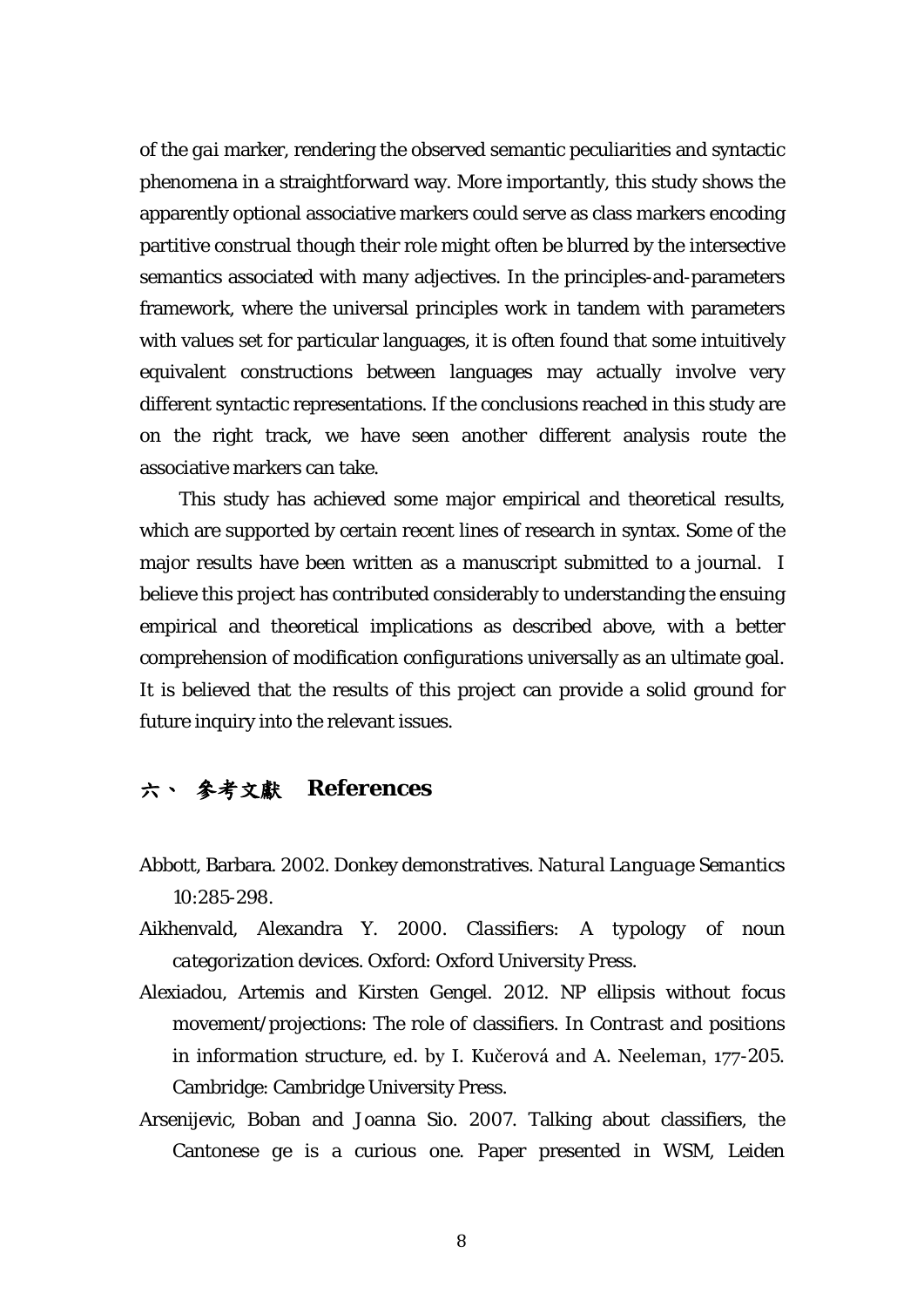University.

- Barker, Chris. 1998. Partitives, double genitives and anti-uniqueness. *Natural Language and Linguistic Theory* 16:679–717.
- Bernstein, Judy. 1993. *Topics in the syntax of nominal structure across Romance*. Doctoral dissertation, City University of New York.
- Borer, Hagit. 2005. *In name only (Structuring sense I)*. Oxford: Oxford University Press.
- Cheng, Lisa L.-S. 1986. *de* in Mandarin. *Canadian Journal of Linguistics*  31:313-326.
- Cheng, Lisa L.-S., and Sybesma, Rint. 1999. Bare and not-so-bare nouns and the structure of NP. *Linguistic Inquiry* 30:509-542.
- Cheng, Lisa Lai-Shen, and Rint Sybesma. 2009. *De* as an underspecified classifier: First explorations. *Yuyanxue Luncong* [Essays on Linguistics] 39:123-156.
- Cinque, Guglielmo. 2010. *The syntax of adjectives: A comparative study*. Cambridge, Mass.: MIT Press.
- Dikken, Marcel den and Pornsiri Singhapreecha. 2004. Complex noun phrases and linkers. *Syntax* 7:1-54.
- Eguren, Luis. 2010. Contrastive focus and nominal ellipsis in Spanish. *Lingua*  120.2:435-57.
- Grinevald, Colette. 2000. A morphosyntactic typology of classifiers. In *Systems of nominal classification,* ed. by G. Senft, 50-92. Cambridge: Cambridge University Press.
- Huang, Shi-Zhe. 2006. Property theory, adjectives and modification in Chinese. *Journal of East Asian Linguistics* 15:343-369.
- Lai, Wen-Ying. 2015. Taiwan Keyu Yufa Daolun. [Introduction to the grammar of Taiwan Hakka]. Taipei: NTU Press.
- Larson, Richard. 2009. Chinese as a reverse Ezafe language. *Yuyanxue Luncong* [Essays on Linguistics] 39:30-85.
- Li, Y.-H. Audrey 1990. *Order and constituency in Mandarin Chinese*, Kluwer: Dordrecht.
- Lobeck, Anne. 1995. *Ellipsis*. Oxford: Oxford University Press.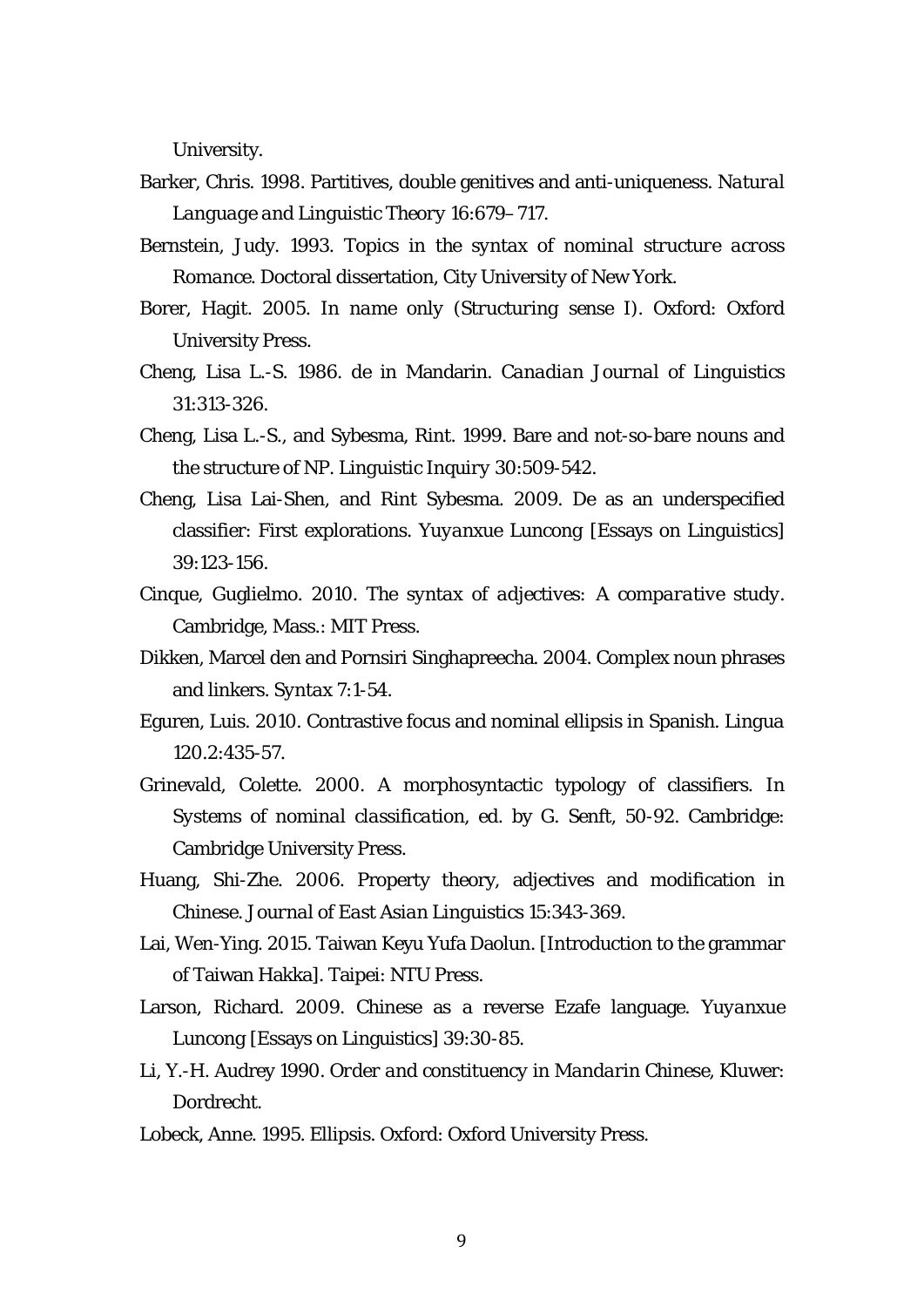Merchant, Jason. 2001. *The syntax of silence*. Oxford: Oxford University Press.

- Ntelitheos, D. 2004. Syntax of elliptical and discontinuous nominals. Master's thesis, University of California, Los Angeles.
- Paris, Marie-Claude. 1979. *Nominalization in Mandarin Chinese.* Doctoral dissertation, Université Paris 7.
- Paul, Waltraud. 2005. Adjectival modification in Mandarin Chinese and related issues. *Linguistics* 43:757-793.
- Paul, Waltraud. 2017. The insubordinate subordinator *de* in Mandarin Chinese: Second take. In *Studies of the particle de in Chinese,* ed. by Tang, Sze-Wing, 3-30. Beijing: Peking University Press.
- Picallo, M. Carme. 2008. Gender and number in Romance. *Lingue e Linguaggio* 7:47-66.
- Rijkhoff, Jan. 2002. *The noun phrase*. Oxford: Oxford University Press.
- Roberts, Craige. 2002. Demonstratives as definites. In *Information Sharing* eds. Kees van Deemter and Roger Kibble, 86-196. Stanford, CA: CSLI.
- Rubin, Edward. 2003. The structure of modifiers. Ms. University of Utah.
- Saito, Mamoru and Keiko Murasugi. 1990. N'-deletion in Japanese: A preliminary study. *Japanese/Korean Linguistics* 1:258-301.
- Senft, Gunter. 2000. What do we really know about nominal classification systems? In *Systems of nominal classification*, ed. by Gunter Senft, 11-49. Cambridge & New York: Cambridge University Press.
- Simpson, Andrew. 2002. On the status of "modifying" DE and the structure of the Chinese DP. In *On the formal way to Chinese linguistics*, eds. Sze Wing Tang and C.-S. Luther Liu, 74-101. Stanford, CA. CSLI Publication.
- Sio, Joanna Ut-seong. 2006. *Modification and reference in the Chinese nominal*. Doctoral dissertation, Leiden University.
- Sleeman, P. 1996. *Licensing empty nouns in French*. Doctoral dissertation, University of Amsterdam.
- Sproat, Richard, and Chinlin Shih. 1988. Prenominal adjectival ordering in English and Mandarin. *NELS* 18:465-489.
- Tseng, Yu-Ching. To appear. An interface of syntactic and semantic OT accounts of Hakka KAI in [ADJP/NP KAI N] constructions. *Studia*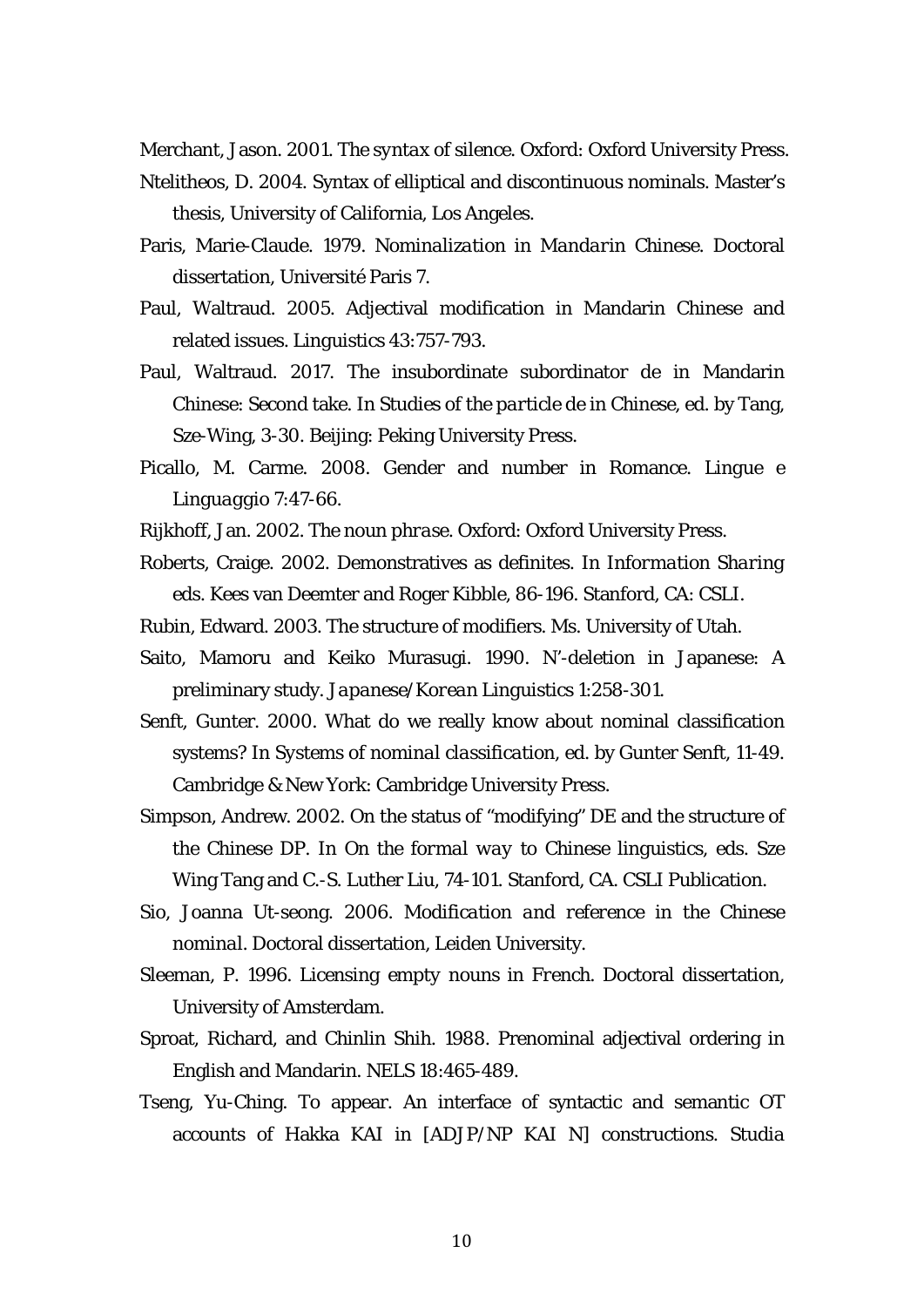## *Linguistica*.

Zhang, Niina Ning. 2013. *Classifier structures in Mandarin Chinese***.** Berlin: Mouton de Gruyter.